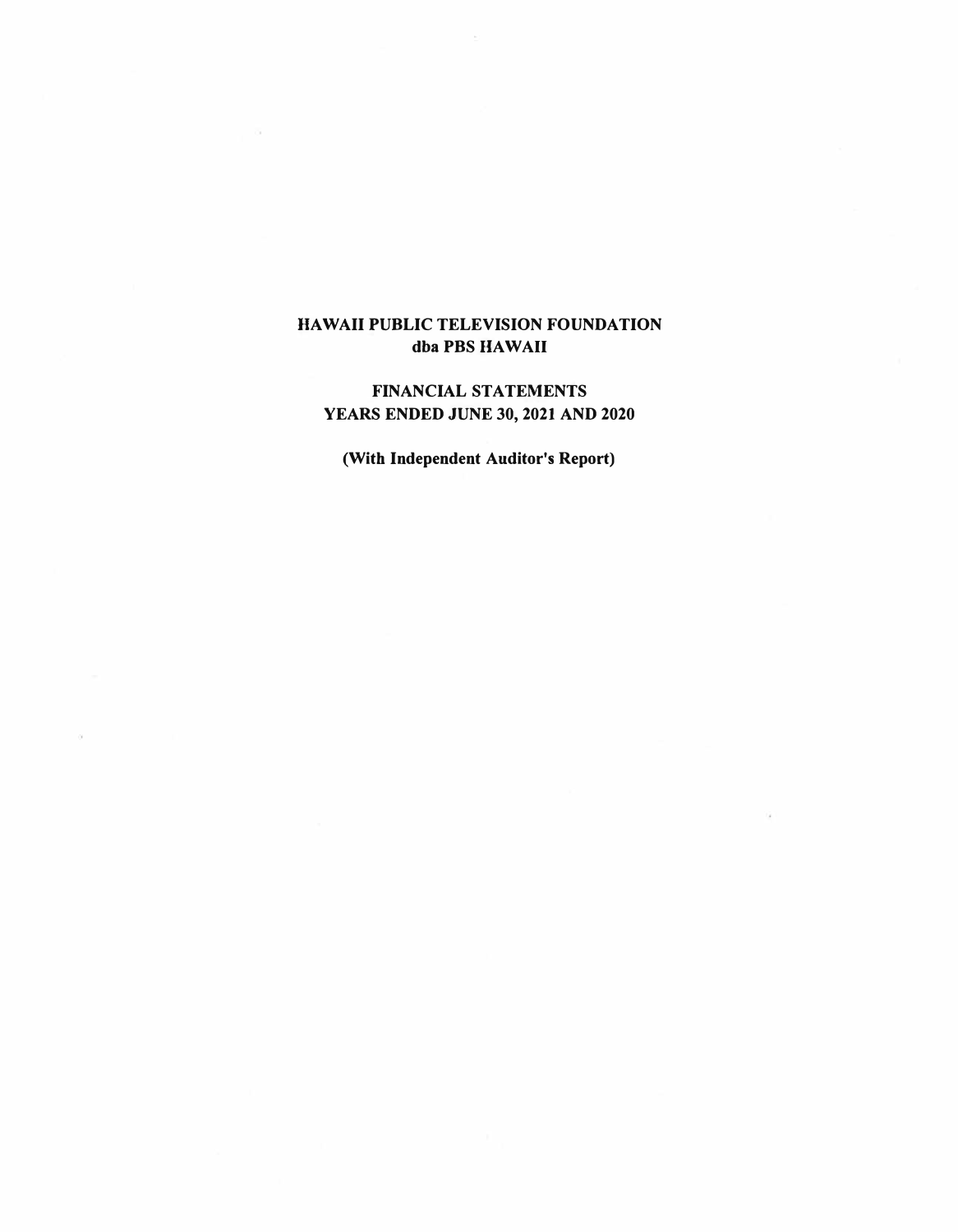### **TABLE OF CONTENTS**

|                                         | Page    |
|-----------------------------------------|---------|
| <b>Independent Auditor's Report</b>     | $1 - 2$ |
| <b>Financial Statements</b>             |         |
| <b>Statements of Financial Position</b> |         |
| <b>Statements of Activities</b>         | 4       |
| Statements of Functional Expenses       | 5       |
| <b>Statements of Cash Flows</b>         | 6       |
| Notes to Financial Statements           | 7 - 15  |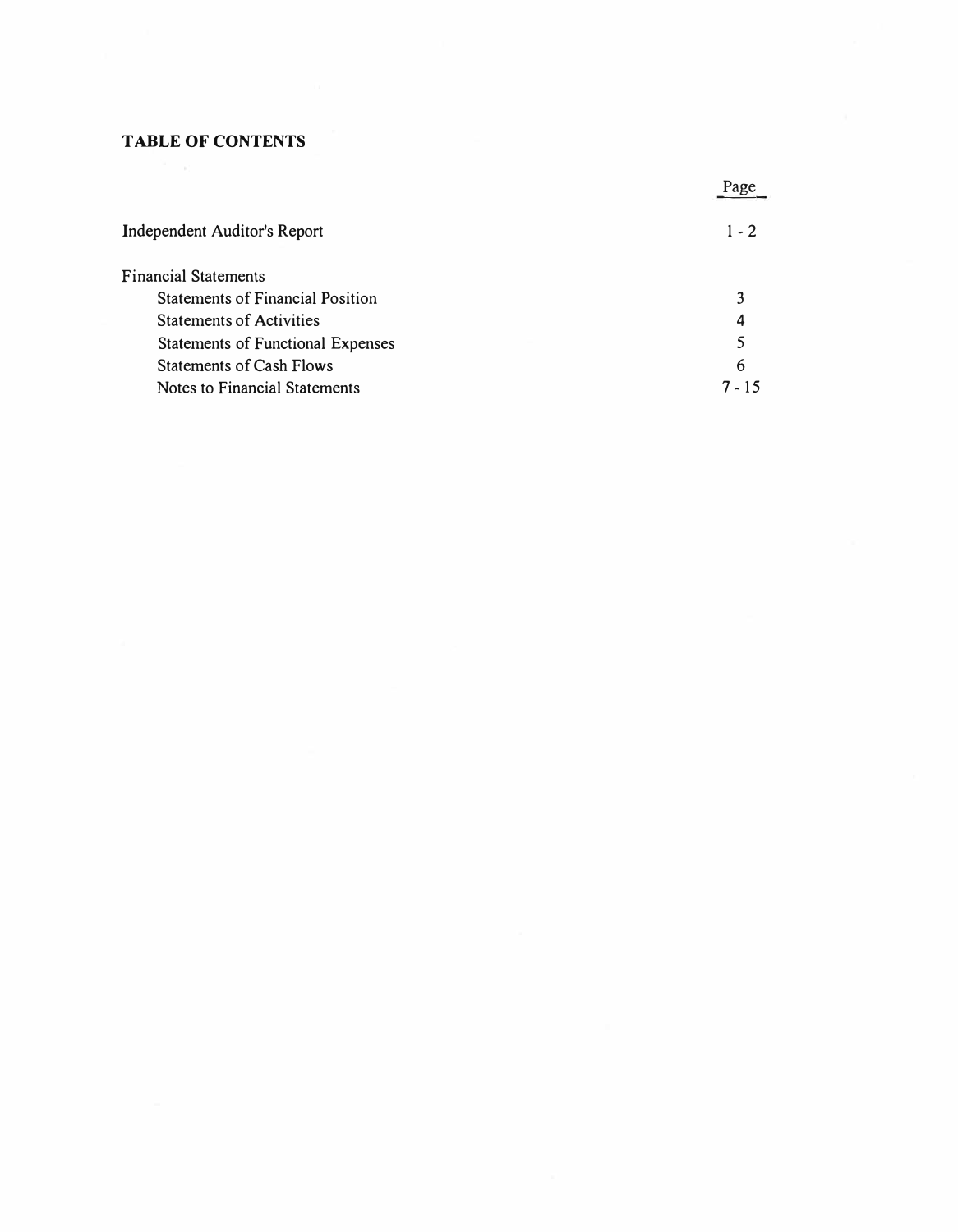1136 12TH AVENUE SUITE 240 HONOLULU, HAWAII 96816 TELEPHONE (606) 734-1921

#### **INDEPENDENT AUDITOR'S REPORT**

To the Board of Directors Hawaii Public Television Foundation dba PBS Hawaii Honolulu, Hawaii

We have audited the accompanying financial statements of Hawaii Public Television Foundation dba PBS Hawaii (a nonprofit corporation) which comprise the statements of financial position as of June 30, 2021, and the related statements of activities, functional expense and cash flows for the year then ended, and the related notes to the financial statements.

#### **Management's Responsibility for the Financial Statements**

Management is responsible for the preparation and fair presentation of these financial statements in accordance with accounting principles accepted in the United States of America; this includes the design, implementation, and maintenance of internal control relevant to the preparation and fair presentation of financial statements that are free from material misstatement, whether due to fraud or error.

#### **Auditor's Responsibility**

Our responsibility is to express an opinion on these financial statements based on our audit. We conducted our audit in accordance with auditing standards generally accepted in the United States of America. Those standards require that we plan and perform the audit to obtain reasonable assurance about whether the financial statements are free from material misstatement.

An audit involves performing procedures to obtain audit evidence about the amounts and disclosures in the financial statements. The procedures selected depend on the auditor's judgment, including the assessment of the risks of material misstatement of the financial statements, whether due to fraud or error. In making those risk assessments, the auditor considers internal control relevant to the entity's preparation and fair presentation of the financial statements in order to design audit procedures that are appropriate in the circumstances, but not for the purpose of expressing an opinion on the effectiveness of the entity's internal control. Accordingly, we express no such opinion. An audit also includes evaluating the appropriateness of accounting policies used and the reasonableness of significant accounting estimates made by management, as well as evaluating the overall presentation of the financial statements.

We believe that the audit evidence we have obtained is sufficient and appropriate to provide a basis for our audit opinion.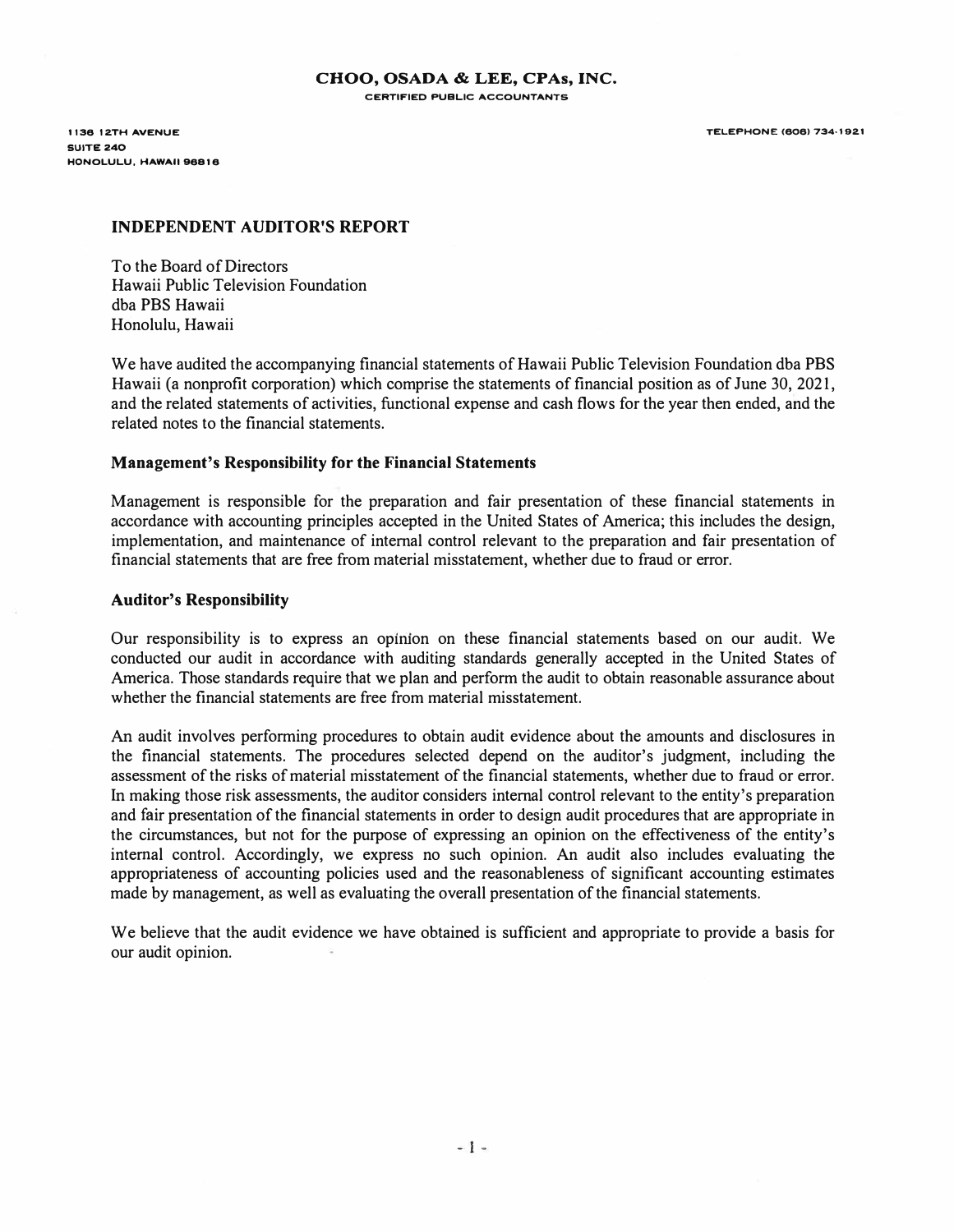#### **Opinion**

In our opinion, the financial statements referred to above present fairly, in all material respects, the financial position of Hawaii Public Television Foundation dba PBS Hawaii as of June 30, 2021, and the changes in its net assets and its cash flows for the years then ended in conformity with accounting principles generally accepted in the United States of America.

#### **Report on Summarized Comparative Information**

We have previously audited Hawaii Public Television Foundation dba PBS Hawaii's 2020 financial statements, and we expressed an unmodified audit opinion on those financial statements in our report dated December 31, 2020. In our opinion, the summarized comparative information presented herein as of and for the year ended June 30, 2020, is consistent, in all material respects, with the audited financial statements from which it has been derived.

Choo, Oscila & Lu, CAAs, Inc.

Honolulu, Hawaii January 6, 2022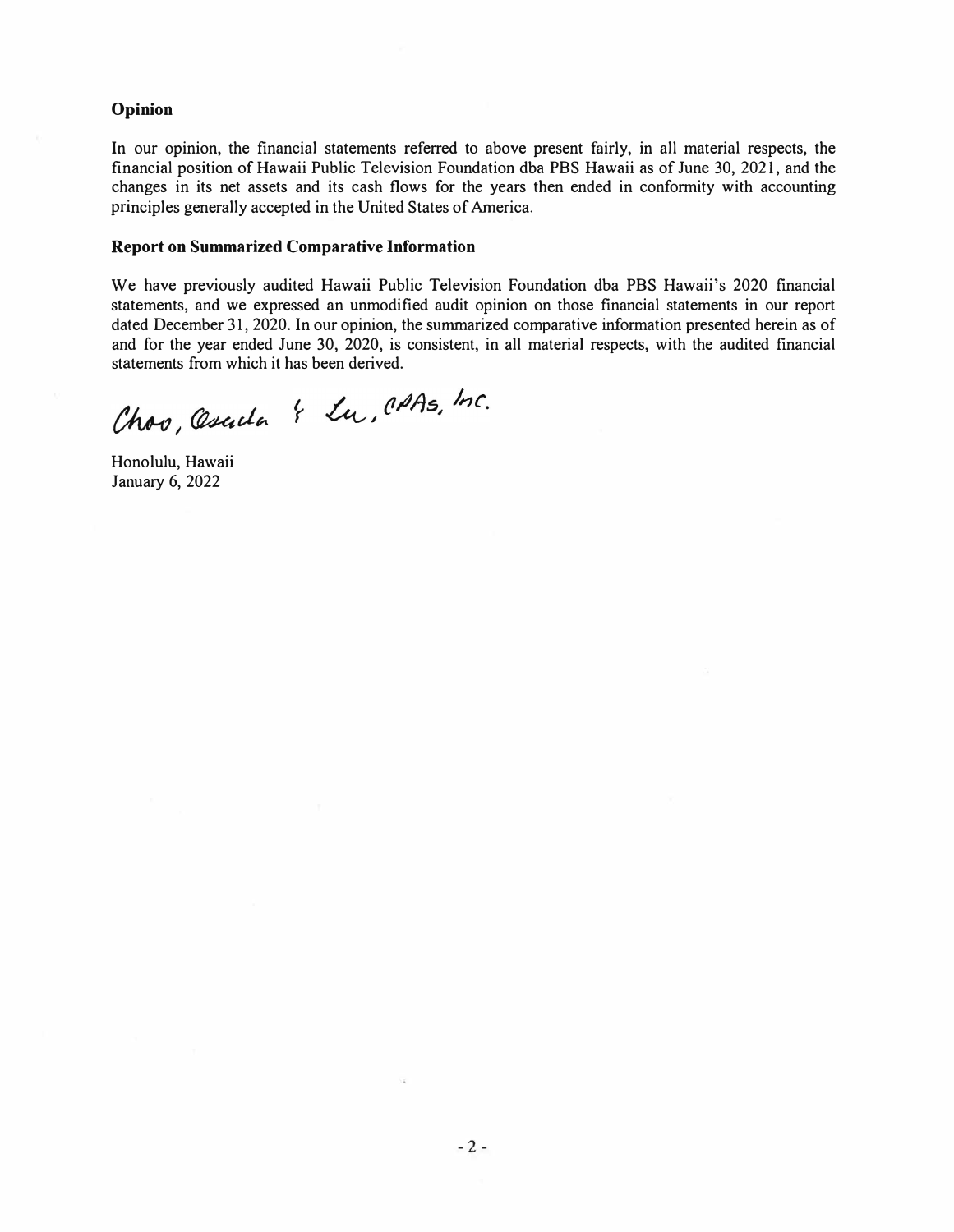# **HAWAII PUBLIC TELEVISION FOUNDATION dba PBS HA WAIi STATEMENTS OF FINANCIAL POSITION JUNE 30, 2021 AND 2020**

|                                                         | 2021             | 2020       |
|---------------------------------------------------------|------------------|------------|
| <b>ASSETS</b>                                           |                  |            |
| <b>Current assets</b>                                   |                  |            |
| Cash and cash equivalents                               | \$15,677,451     | 12,835,434 |
| Investments in marketable securities                    | 6,782,308        | 5,314,974  |
| Accounts receivable                                     | 28,294           | 7,002      |
| Contributions receivable                                | 2,106,459        | 2,555,569  |
| Beneficial interest in assets held by others            | 143,052          | 115,053    |
| Investment in limited liability company                 | 17,944           | 88,898     |
| Property and equipment, net of accumulated depreciation | 22,491,741       | 23,393,996 |
| Deposits - equipment and other                          | 66,014           | 65,835     |
| <b>Total assets</b>                                     | 47,313,263<br>S. | 44,376,761 |
| <b>LIABILITIES AND NET ASSETS</b>                       |                  |            |
| Liabilities                                             |                  |            |
| Note payable                                            | S<br>536,294     | 536,294    |
| Accounts payable                                        | 103,248          | 161,882    |
| <b>Accrued liabilities</b>                              | 1,887            | 4,194      |
| Deferred revenue                                        | 40,000           |            |
| <b>Total liabilities</b>                                | 681,429          | 702,370    |
| Net assets                                              |                  |            |
| Without donor restrictions                              |                  |            |
| Net investment in property and equipment                | 22,491,741       | 23,393,996 |
| Board designated                                        | 6,918,765        | 5,606,528  |
| Undesignated                                            | 13,523,960       | 11,088,718 |
| With donor restrictions                                 | 3,697,368        | 3,585,149  |
| Total net assets                                        | 46,631,834       | 43,674,391 |
| Total liabilities and net assets                        | \$47,313,263     | 44,376,761 |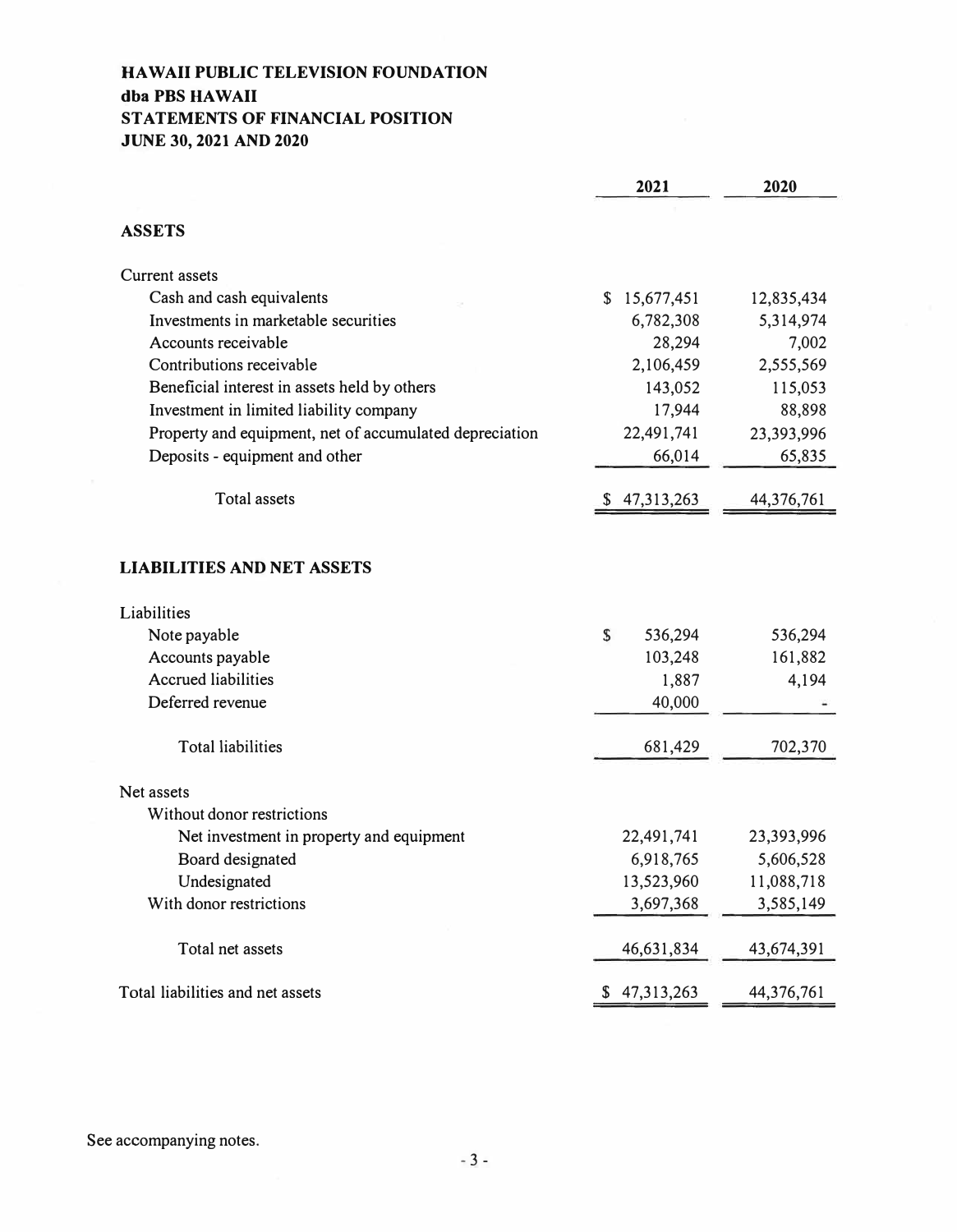# **HAW All PUBLIC TELEVISION FOUNDATION dba PBS HA WAIi STATEMENTS OF ACTIVITIES YEARS ENDED JUNE 30, 2021 AND 2020**

|                                                                     | 2021                     | 2020          |
|---------------------------------------------------------------------|--------------------------|---------------|
| Change in net assets without donor restrictions                     |                          |               |
| Support and revenues                                                |                          |               |
| Contributions                                                       | $\mathbf S$<br>2,472,477 | 2,334,171     |
| Telecasting and underwriting revenues                               | 406,269                  | 290,028       |
| Community service grants from                                       |                          |               |
| Corporation for Public Broadcasting                                 | 1,419,564                | 1,354,887     |
| Franchise fee revenue                                               | 3,552,902                | 3,469,997     |
| Noncash contributions                                               | 17,599                   |               |
| Investment income                                                   | 1,302,558                | 188,929       |
|                                                                     | 9,171,369                | 7,638,012     |
| Total support and revenues<br>Net assets released from restrictions |                          |               |
|                                                                     | 992,685                  | 1,332,368     |
|                                                                     | 10,164,054               | 8,970,380     |
| Expenses and losses                                                 |                          |               |
| Program services                                                    |                          |               |
| Programming and production                                          | 3,542,621                | 3,771,698     |
| <b>Broadcasting</b>                                                 | 1,649,136                | 1,676,714     |
| Program information                                                 | 434,740                  | 644,195       |
| Supporting services                                                 |                          |               |
| Management and general                                              | 980,541                  | 1,206,423     |
| Underwriting, grant solicitation, and fund raising                  | 626,955                  | 736,859       |
| Loss on disposition of equipment                                    | 84,837                   | 2,984         |
| Total expenses and losses                                           | 7,318,830                | 8,038,873     |
| Increase in net assets without donor restrictions                   | 2,845,224                | 931,507       |
| Change in net assets with donor restrictions                        |                          |               |
| Capital campaign contributions                                      | 55,890                   | 150,917       |
| Government grants- ARPA/CARES                                       | 502,380                  | 200,000       |
| Telecasting and underwriting contributions                          | 546,634                  | 563,272       |
| Net assets released from restrictions                               | (992, 685)               | (1, 332, 368) |
| Increase (decrease) in net assets with donor restrictions           | 112,219                  | (418, 179)    |
| Increase in net assets                                              | 2,957,443                | 513,328       |
| Nets assets                                                         |                          |               |
| At beginning of year                                                | 43,674,391               | 43, 161, 063  |
| At end of year                                                      | 46,631,834<br>S.         | 43,674,391    |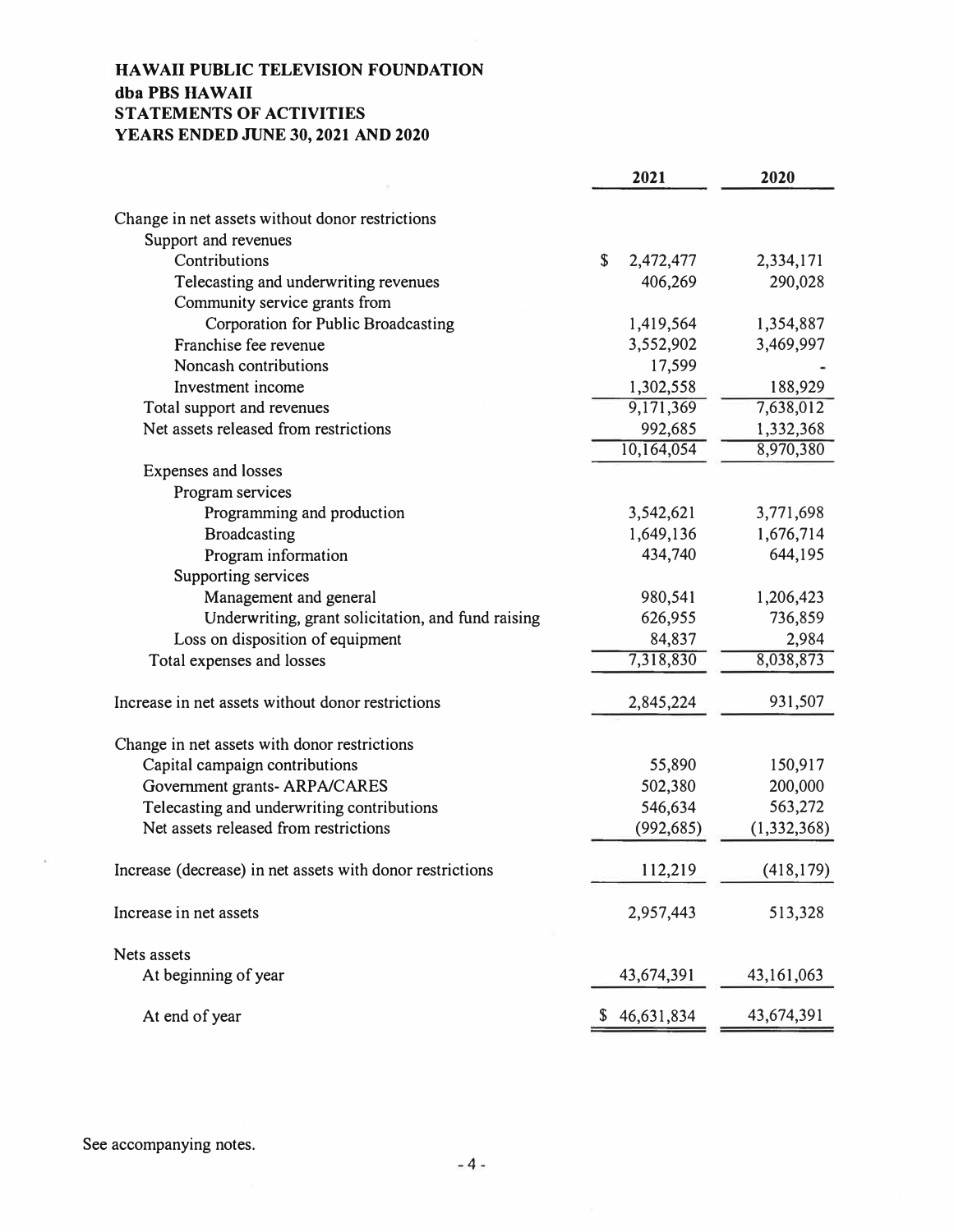# **HA WAIi PUBLIC TELEVISION FOUNDATION dba PBS HA WAIi STATEMENT OF FUNCTIONAL EXPENSES**

# **YEAR ENDED JUNE 30, 2021 (With Summarized Financial Information For Year Ended June 30, 2020)**

|                                     | <b>Program Services</b> |                     |             | <b>Supporting Services</b> |                        |            |            |
|-------------------------------------|-------------------------|---------------------|-------------|----------------------------|------------------------|------------|------------|
|                                     |                         |                     |             |                            | Underwriting,<br>Grant |            |            |
|                                     | Programming             |                     | Program     | Management                 | Solicitation, and      |            |            |
|                                     | and Production          | <b>Broadcasting</b> | Information | and General                | Fundraising            | 2021 Total | 2020 Total |
| Salaries, payroll taxes and         |                         |                     |             |                            |                        |            |            |
| employee benefits                   | \$<br>1,151,621         | 243,592             | 162,542     | 519,342                    | 216,374                | 2,293,471  | 2,809,411  |
| Personal services                   | 320,155                 | 15,129              | 18,948      | 152,707                    | 262                    | 507,201    | 562,042    |
| Advertising and printing            | 10,216                  |                     | 135,418     | 7,688                      | 7,094                  | 160,416    | 319,749    |
| Office and other supplies           | 14,538                  | 20,477              | 14,864      | 66,042                     | 114,107                | 230,028    | 227,236    |
| Information technology              | 24,927                  | 272,982             | 24,525      | 15,338                     | 40,505                 | 378,277    | 364,244    |
| Program acquisition                 | 1,307,094               |                     |             |                            |                        | 1,307,094  | 1,311,826  |
| Occupancy                           | 184,888                 | 540,505             | 28,616      | 43,118                     | 45,440                 | 842,567    | 846,256    |
| Transportation, travel and training | 233                     |                     |             | 1,620                      |                        | 1,853      | 35,933     |
| Interest                            |                         |                     |             | 57                         |                        | 57         | 43         |
| Depreciation                        | 467,706                 | 533,458             | 49,067      | 91,068                     | 69,747                 | 1,211,046  | 1,256,128  |
| Insurance                           | 50,021                  | 22,992              | 760         | 72,244                     | 1,736                  | 147,753    | 149,507    |
| Taxes, other than income            |                         |                     |             | 931                        | 9,903                  | 10,841     | 10,527     |
| Premiums                            |                         |                     |             |                            | 85,298                 | 85,298     | 72,266     |
| Other                               | 11,215                  |                     |             | 10,386                     | 36,489                 | 58,091     | 70,721     |
|                                     | 3,542,621               | 1,649,136           | 434,740     | 980,541                    | 626,955                | 7,233,993  | 8,035,889  |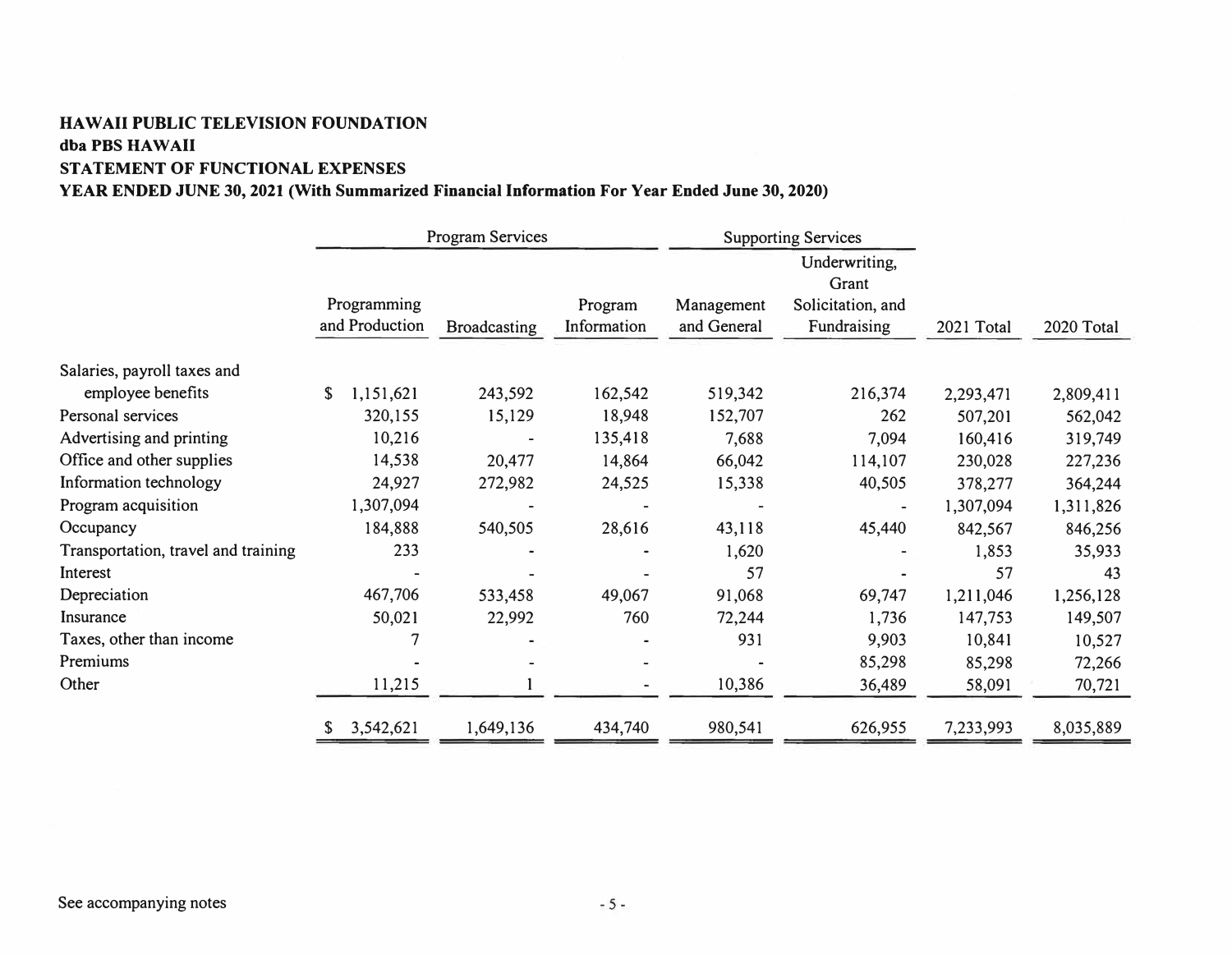# **HAW All PUBLIC TELEVISION FOUNDATION dba PBS HA WAIi STATEMENTS OF CASH FLOWS YEARS ENDED JUNE 30, 2021 AND 2020**

|                                                  | 2021             | 2020       |
|--------------------------------------------------|------------------|------------|
|                                                  |                  |            |
| Cash flows from operating activities             |                  |            |
| Increase in net assets                           | \$<br>2,957,443  | 513,328    |
| Adjustments to reconcile change in net assets to |                  |            |
| net cash provided by operating activities        |                  |            |
| Depreciation                                     | 1,211,046        | 1,256,128  |
| Net realized and unrealized gain on investments  | (1, 184, 093)    | (29, 930)  |
| Decrease (increase) in beneficial interest in    |                  |            |
| assets held by others                            | (27,999)         | 1,365      |
| Loss on disposition of equipment                 | 84,837           | 2,984      |
| Loss (income) in limited liability company       | 70,954           | (6, 587)   |
| Decrease (increase) in                           |                  |            |
| Receivables                                      | 427,818          | 457,687    |
| Deposits - equipment and other                   | (179)            | (65,760)   |
| Increase (decrease) in                           |                  |            |
| Accounts payable and accrued liabilities         | (60, 941)        | 9,762      |
| Deferred revenue                                 | 40,000           |            |
|                                                  |                  |            |
| Net cash provided by operating activities        | 3,518,886        | 2,138,977  |
|                                                  |                  |            |
| Cash flows from investing activities             |                  |            |
| Purchases of marketable securities               | (4,052,354)      | (658, 854) |
| Sales of marketable securities                   | 3,769,113        | 72,994     |
| Purchases of property and equipment              | (393, 628)       | (267,910)  |
|                                                  |                  |            |
| Net cash used by investing activities            | (676, 869)       | (853,770)  |
|                                                  |                  |            |
| Cash flows from financing activities             |                  |            |
| Proceeds from note payable                       |                  | 536,294    |
|                                                  |                  |            |
| Net cash provided by financing activities        |                  | 536,294    |
|                                                  |                  |            |
| Net increase in cash and cash equivalents        | 2,842,017        | 1,821,501  |
|                                                  |                  |            |
| Cash and cash equivalents at beginning of year   | 12,835,434       | 11,013,933 |
|                                                  |                  |            |
| Cash and cash equivalents at end of year         | 15,677,451<br>S. | 12,835,434 |
|                                                  |                  |            |
| Supplement disclosure of cash flow information   |                  |            |
| Cash paid during the year for interest           | 57               | 43         |
|                                                  |                  |            |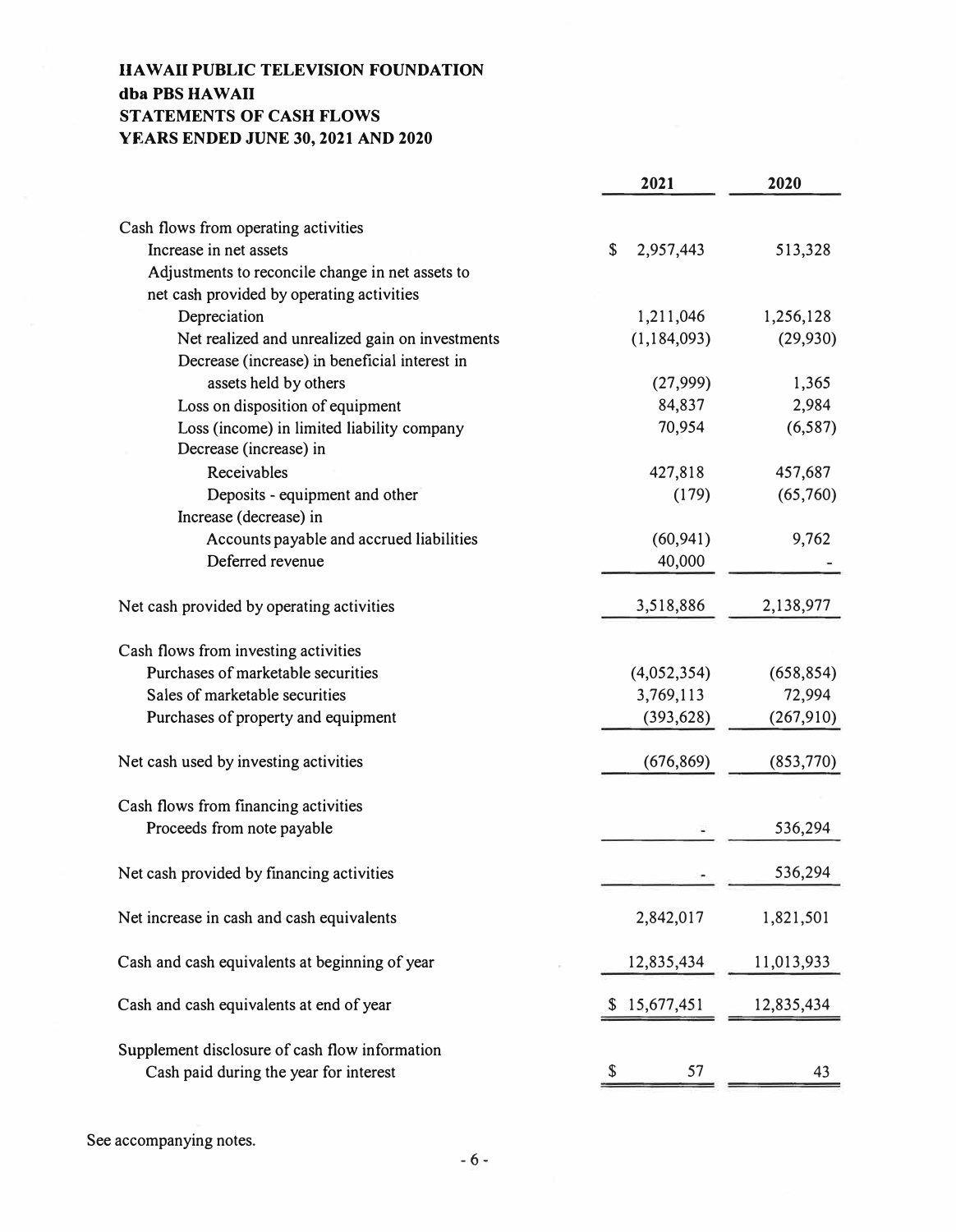### **HAWAII PUBLIC TELEVISION FOUNDATION dba PBS HAWAII NOTES TO FINANCIAL STATEMENTS JUNE 30, 2021 AND 2020**

# **NOTE 1 - NATURE OF ORGANIZATION, SUMMARY OF SIGNIFICANT ACCOUNTING POLICIES, AND USE OF ESTIMATES**

#### Nature of organization

Hawaii Public Television Foundation dba PBS Hawaii (Foundation) is a nonprofit corporation organized under the laws of the State of Hawaii. The Foundation operates a non-commercial public television network with two transmitters (KHET in Honolulu and KMEB on Maui) and a series of translators on Hawaii and Kauai. It is funded primarily by franchise fees, community service grants from the Corporation for Public Broadcasting, and contributions from individuals and organizations in Hawaii.

#### Basis of accounting and financial statement presentation

The financial statements of the Foundation have been prepared on the accrual basis of accounting.

#### Cash and cash equivalents

For the purposes of the statement of cash flows, the Foundation considers all highly liquid debt securities purchased with maturities of three months or less to be cash equivalents.

#### Investments in marketable securities

Investments in marketable securities are stated at fair value.

#### Accounts receivable

Accounts receivable are recorded when invoices are issued and are presented in the statements of financial position net of the allowance for doubtful accounts. Accounts receivable are written off when they are deemed uncollectible. An allowance for doubtful accounts is established when necessary and is based on historical trends.

#### Beneficial interest in assets held for others

The Foundation's beneficial interest in assets held by others is valued at the net asset value of those assets. The net asset value is used as a practical expedient to estimate fair value.

#### Investment in limited liability company

Investment in limited liability company (LLC) is recorded under the equity method of accounting. Under the equity method, the Foundation's investment is increased for capital contributions and a proportionate share of the LLC's earnings, and is decreased for distributions from the LLC and a proportionate share of the LLC's losses.

#### Property and equipment

Property and equipment are recorded at cost or estimated fair value at the date of donation and depreciated under the straight-line method over the estimated useful lives of the assets. Renewals and improvements that extend the useful lives of assets are capitalized; maintenance and repairs are included as expenses in the statements of activities.

The Foundation's policy is to capitalize property and equipment over \$250.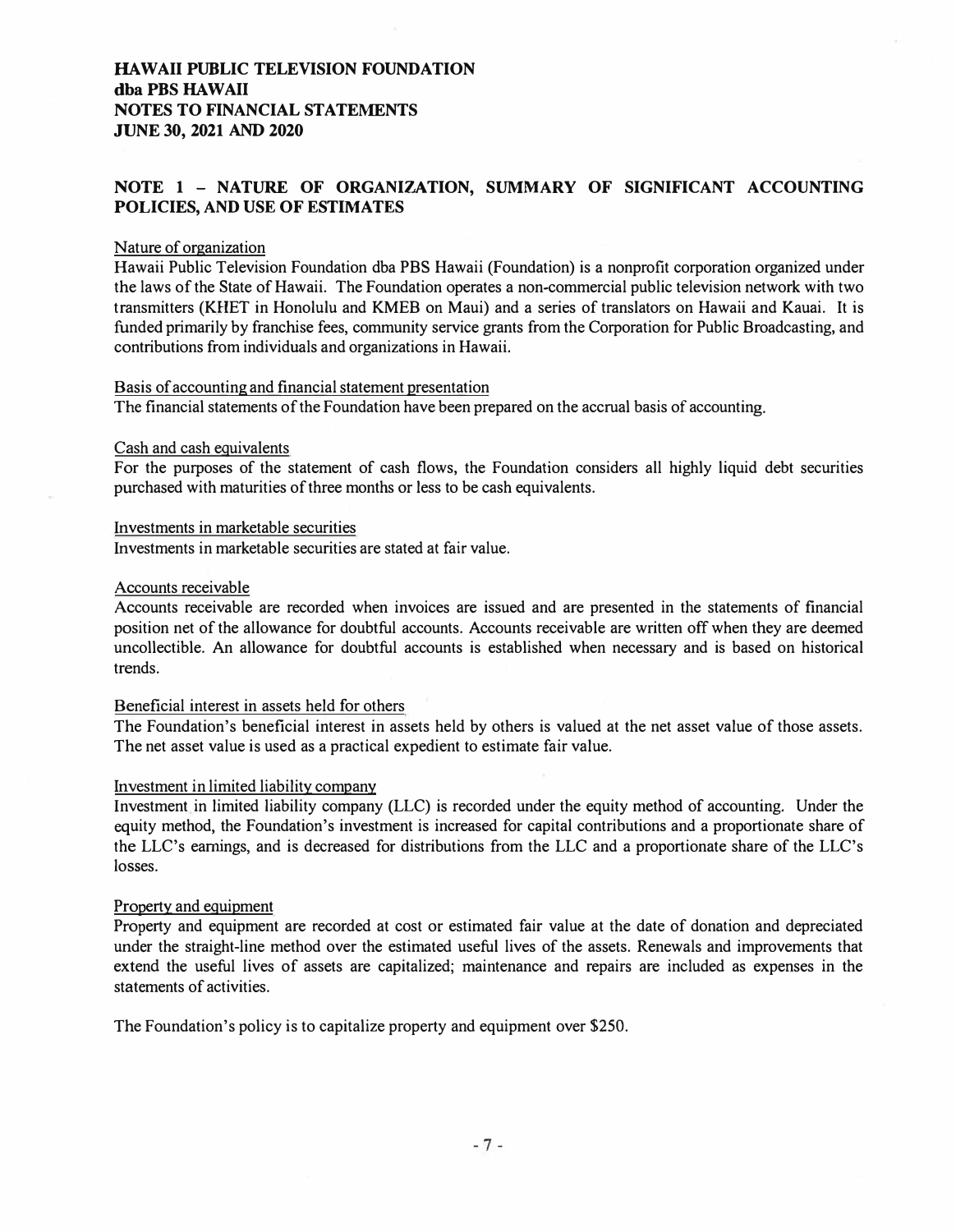# **HAW All PUBLIC TELEVISION FOUNDATION dba PBS HAW All NOTES TO FINANCIAL STATEMENTS - continued JUNE 30, 2021 AND 2020**

# **NOTE 1 - NATURE OF ORGANIZATION, SUMMARY OF SIGNIFICANT ACCOUNTING POLICIES, AND USE OF ESTIMATES- continued**

### **Contributions**

Contributions are recorded as support with restrictions and without restrictions depending on the existence and/or nature of any donor restrictions. When a restriction expires, net assets with restrictions are reclassified to net assets without restrictions.

#### Advertising costs

Advertising costs are expensed in the period they are incurred.

#### Contributed services

Contributed services are reflected in the financial statements at the fair value of the services received if the services create or enhance a nonfinancial asset, or require specialized skills and would typically be purchased by the Foundation if not donated.

#### General excise tax

General excise taxes, and the related amounts billed to customers for general excise taxes, are presented in the accompanying statements of activities at the gross amounts.

#### Income taxes

The Foundation is exempt from federal income taxes under Section 501(c) (3) of the Internal Revenue Code and has been classified as an organization that is not a private foundation by the Internal Revenue Service. The Foundation is also exempt from Hawaii income taxes under Section 235 of the Hawaii Revised Statutes.

#### Use of estimates

The preparation of financial statements in conformity with generally accepted accounting principles requires management to make estimates and assumptions that affect the reported amounts of assets and liabilities and disclosures of contingent assets and liabilities at the date of the financial statements and the reported amounts of revenues and expenses during the reporting period. Actual results could differ from those estimates.

#### **NOTE 2 - CASH AND CASH EQUIVALENTS**

Cash and cash equivalents consist primarily of deposits with three financial institutions in the State of Hawaii. At June 30, 2021 and 2020, deposits in excess of federally insured limits amounted to approximately \$15,008,000 and \$12,133,000, respectively.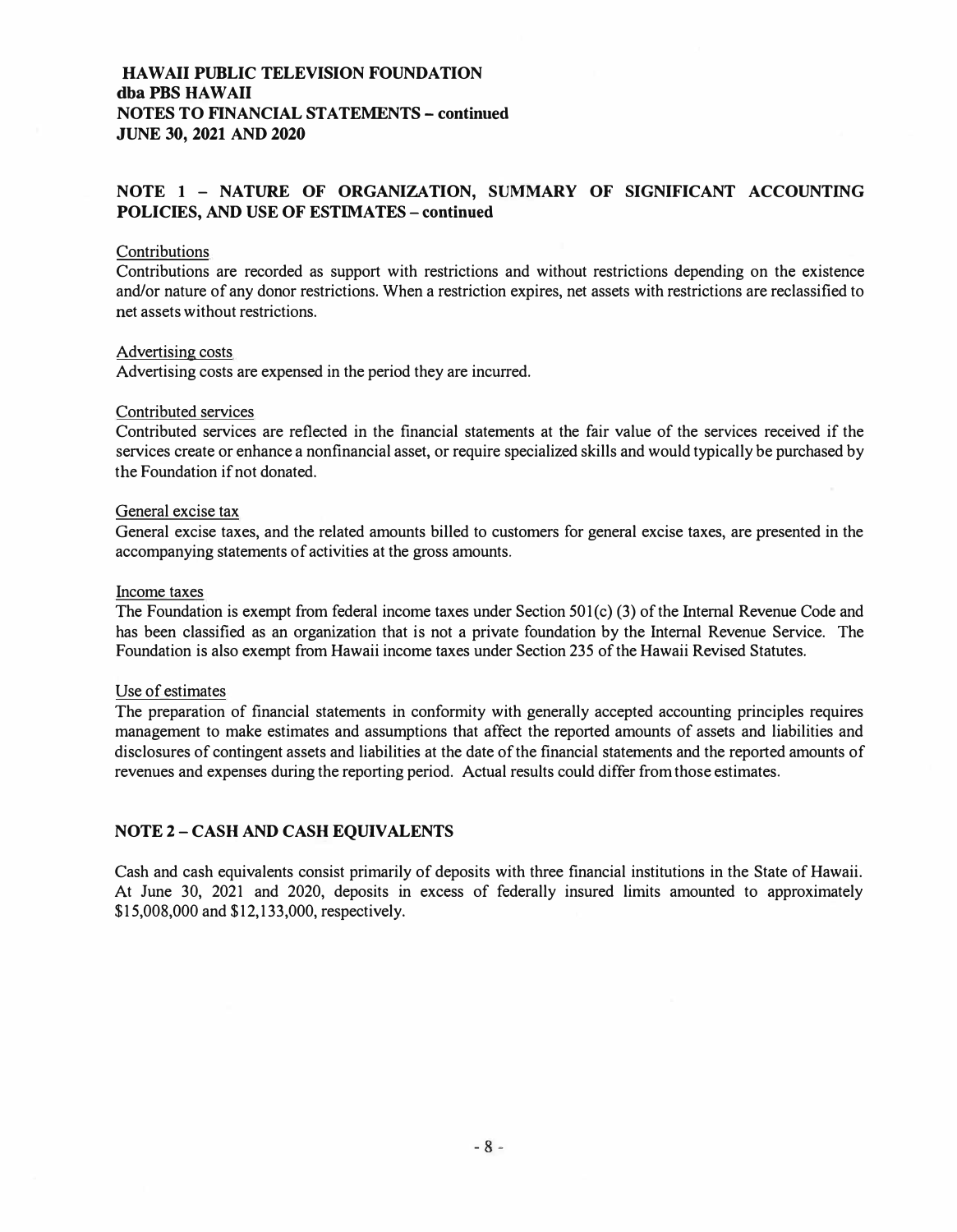# **HAW All PUBLIC TELEVISION FOUNDATION**  dba PBS HAWAII **NOTES TO FINANCIAL STATEMENTS - continued JUNE 30, 2021 AND 2020**

# **NOTE 3 - INVESTMENTS IN MARKET ABLE SECURITIES**

At June 30, 2021 and 2020, the aggregate cost and fair value of investments in marketable securities were as follows:

|                              | 2021 |           | 2020       |           |            |
|------------------------------|------|-----------|------------|-----------|------------|
|                              |      | Cost      | Fair Value | Cost      | Fair Value |
| Equity security mutual funds | S    | 2,630,322 | 3,966,083  | 2,942,145 | 3,270,833  |
| Government bond mutual funds |      | 2,363,218 | 2,331,738  | 1,929,393 | 2,044,141  |
| Other                        |      | 446,349   | 484,487    |           |            |
|                              |      |           |            |           |            |
|                              |      | 5,439,889 | 6,782,308  | 4,871,538 | 5,314,974  |

Investment income for the years ended June 30, 2021 and 2020 consisted of the following:

|                                                      |    | 2021      | 2020     |
|------------------------------------------------------|----|-----------|----------|
| Interest and dividends                               | \$ | 115,564   | 182,362  |
| Net realized gains                                   |    | 285,109   | 22,124   |
| Net unrealized gains                                 |    | 898,984   | 7,805    |
| Increase (decrease) in beneficial interest in assets |    |           |          |
| held by others                                       |    | 27,999    | (1, 364) |
| Custodial and investment advisory fees               |    | (25,098)  | (21,998) |
|                                                      | S  | 1,302,558 | 188,929  |

### **NOTE 4 - CONTRIBUTIONS RECEIVABLE**

At June 30, 2021 and 2020, contributions receivable consisted of the following:

|                                              | 2021          | 2020      |
|----------------------------------------------|---------------|-----------|
| Receivable in                                |               |           |
| Less than one year                           | \$<br>500,000 | 500,000   |
| One to five years                            | 2,000,000     | 2,500,000 |
| Five to ten years                            |               |           |
|                                              | 2,500,000     | 3,000,000 |
| Less discounts to net present value at 2.17% | 393,541       | 444,431   |
|                                              | 2,106,459     | 2,555,569 |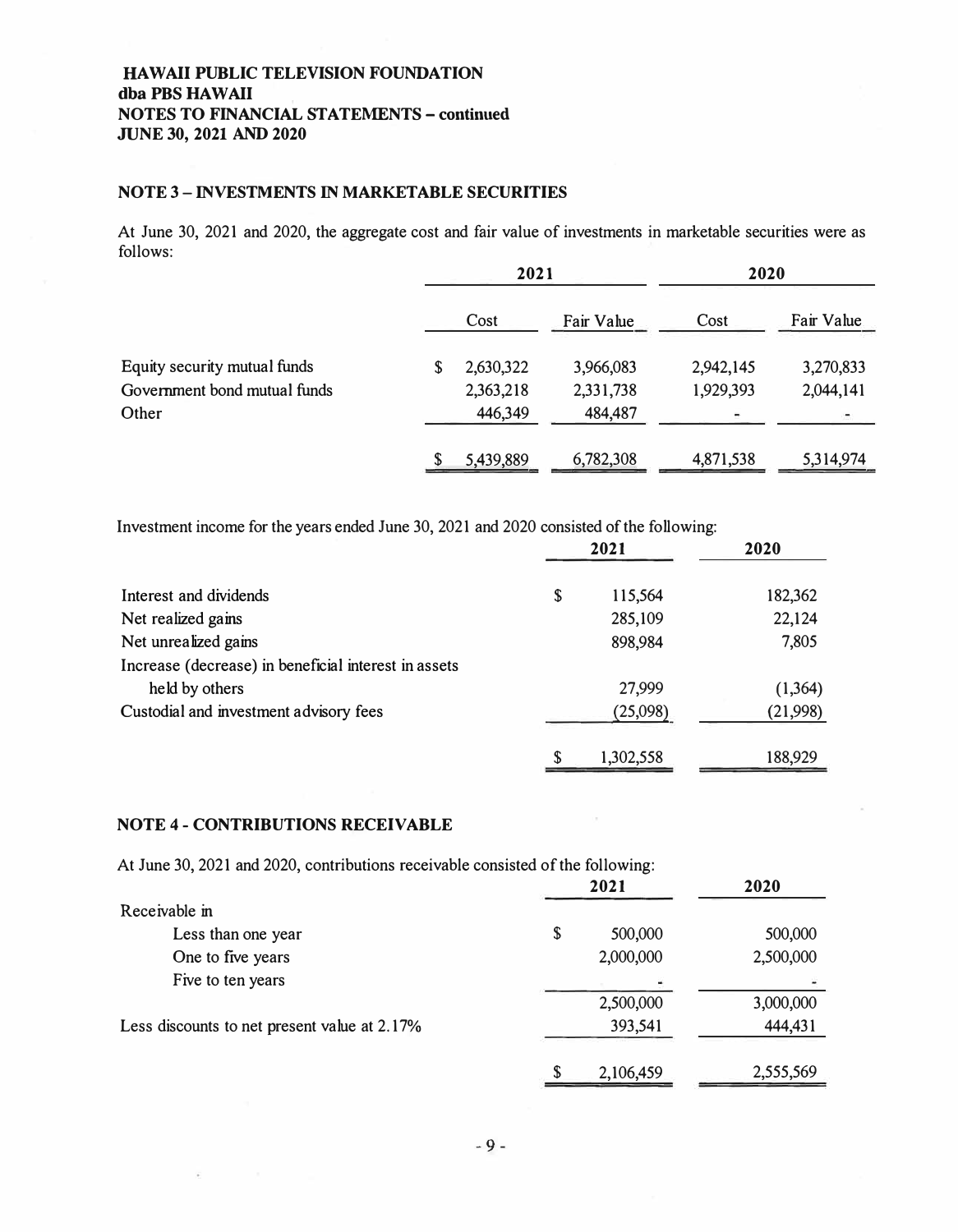# **HAW All PUBLIC TELEVISION FOUNDATION**  dba PBS HAWAII **NOTES TO FINANCIAL STATEMENTS - continued JUNE 30, 2021 AND 2020**

#### **NOTE 5 - BENEFICIAL INTEREST IN ASSETS HELD BY OTHERS**

Prior to 2000, approximately \$101,000 was transferred to the Hawaii Community Foundation (HCF). HCF has been granted variance power for these assets; in the event that the Foundation ceases to exist, or if the Foundation is no longer necessary, HCF will have the power to redirect the funds to another beneficiary. Under terms of the transfer, the Foundation has specified itself as the beneficiary and receives the investment income earned on these funds on a quarterly basis. At June 30, 2021 and 2020, the fair value of the assets was \$143,052 and \$115,053, respectively and was included in the statements of financial position under the caption "Beneficial interest in assets held by others." Investment income from these assets for each of the years ended June 30, 2021 and 2020 was approximately \$4,000.

The increase in the beneficial interest in assets held by others for the year ended June 30, 2021 was \$27,999. The decrease in the beneficial interest in assets held by others for the year ended June 30, 2020 was \$1,364. These amounts were included in investment income in the statements of activities.

### **NOTE 6- FAIR VALUE MEASUREMENTS**

The Financial Accounting Standards Board (FASB) has established a framework for measuring fair value in conformity with generally accepted accounting principles and for disclosures about fair value measurements. As a part of this framework, the FASB has established a three-tier fair value hierarchy, which prioritizes the inputs used in measuring fair value as follows:

- Level 1 Observable inputs such as quoted prices in active markets. Such inputs have the highest priority.
- Level 2 Inputs, other than quoted market prices in active markets, that are observable either directly or indirectly.
- Level  $3 -$  Unobservable inputs in which there is little or no market data, and which require significant management judgment or estimation.

The Organization uses appropriate valuation techniques based on available inputs to measure fair value. When available, the Organization measures fair value using Level I inputs because they generally provide the most reliable evidence of fair value.

There have been no changes in the methodology used for the years ended June 30, 2021 and June 30, 2020.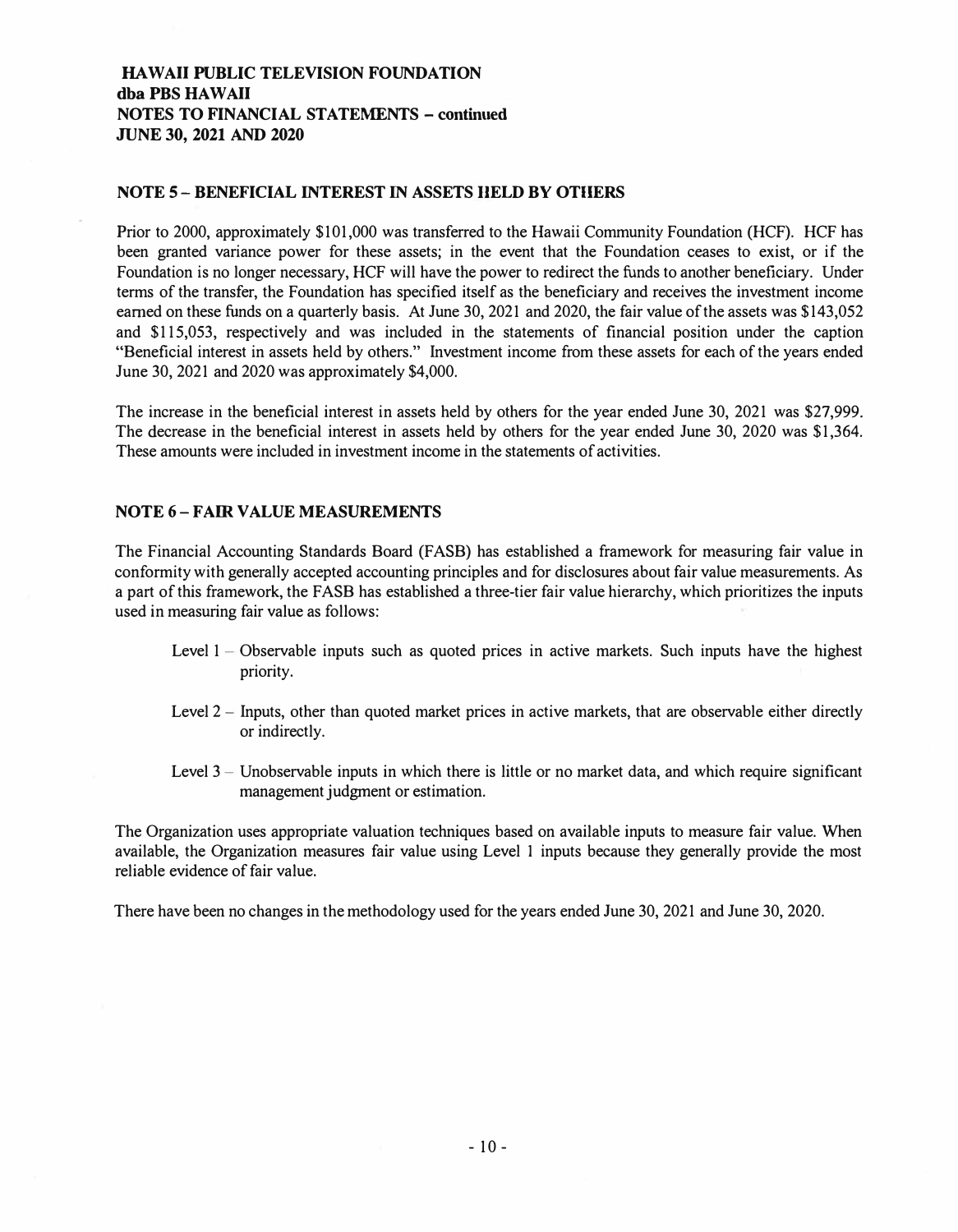# **HAW All PUBLIC TELEVISION FOUNDATION dba PBS HAW All NOTES TO FINANCIAL STATEMENTS - continued JUNE 30, 2021 AND 2020**

### **NOTE 6- FAIR VALUE MEASUREMENTS - continued**

The following table summarizes the fair values of the Foundation's financial assets and liabilities that are measured on a recurring basis as of June 30, 2021 and 2020:

|                                                                 | Level 1         | Total       |
|-----------------------------------------------------------------|-----------------|-------------|
| 2021                                                            |                 |             |
| Equity security mutual funds                                    | 3,966,083       | 3,966,083   |
| Government bond mutual funds                                    | 2,331,738       | 2,331,738   |
| Other                                                           | 484,487         | 484,487     |
|                                                                 |                 |             |
|                                                                 | 6,782,308<br>S. | 6,782,308   |
| Investment measured at net asset value not classified           |                 |             |
| in the hierarchy - beneficial interest in assets held by others |                 | 143,052     |
|                                                                 |                 |             |
|                                                                 |                 | \$6,925,360 |
|                                                                 |                 |             |
|                                                                 | Level 1         | Total       |
| 2020                                                            |                 |             |
| Equity security mutual funds                                    | 3,270,833       | 3,270,833   |
| Government bond mutual funds                                    | 2,044,141       | 2,044,141   |
|                                                                 |                 |             |
|                                                                 | 5,314,974<br>S. | 5,314,974   |
| Investment measured at net asset value not classified           |                 |             |
|                                                                 |                 |             |
| in the hierarchy - beneficial interest in assets held by others |                 | 115,053     |
|                                                                 |                 |             |

# **NOTE 7 - INVESTMENT** IN **LIMITED LIABILITY COMPANY**

The Foundation has a 20% interest in a Hawaii limited liability company (LLC) which was formed in September 2004; its members consist of the Foundation and four commercial television stations. The primary purpose of the LLC is to develop, operate and maintain a tower site on the island of Maui, Hawaii. The LLC is not expected to earn revenue; LLC expenditures are to be funded through the capital contributions of its members. For the years ended June 30, 2021 and 2020, the Foundation recorded losses from the LLC of \$128,745 and \$112,490, respectively.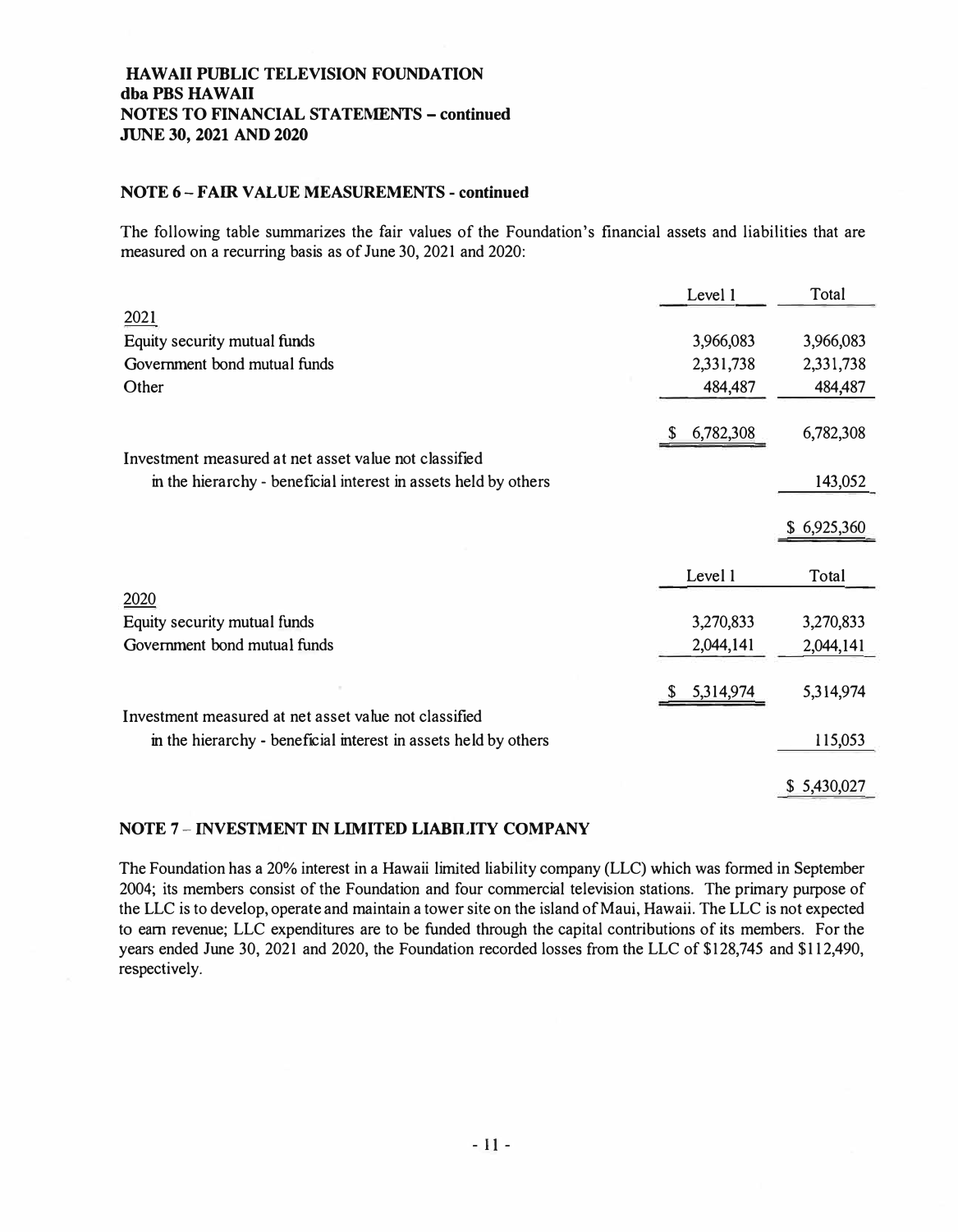#### **NOTE 8 - PROPERTY AND EQUIPMENT**

At June 30, 2021 and 2020, property and equipment consisted of the following:

|                                    | 2021             | 2020       |
|------------------------------------|------------------|------------|
| <b>Buildings</b>                   | 18,733,816<br>\$ | 18,733,816 |
| Furniture, fixtures, and equipment | 10,196,418       | 10,014,129 |
|                                    | 28,930,234       | 28,747,945 |
| Less accumulated depreciation      | 10,182,511       | 9,097,967  |
|                                    | 18,747,723       | 19,649,978 |
| Land                               | 3,744,018        | 3,744,018  |
|                                    | \$<br>22,491,741 | 23,393,996 |

At June 30, 2021 and 2020, property and equipment included assets contributed by the State of Hawaii as follows:

|                                    | 2021   | 2020   |
|------------------------------------|--------|--------|
| Furniture, fixtures, and equipment | 55,318 | 55,318 |
| Less accumulated depreciation      | 55,318 | 55,318 |
|                                    |        |        |

In the event that furniture, fixtures and equipment contributed by the State of Hawaii is no longer useful to the Foundation, or if the Foundation is dissolved or discontinues public broadcasting in Hawaii, the State of Hawaii has the first right to acquire these assets at no cost.

#### **NOTE 9- BOARD DESIGNATED ENDOWMENT**

In 2017, the Foundation's Board of Directors designated the balance of an investment account as a general endowment fund. Since that amount resulted from an internal designation and not from a donor restriction, it is included in unrestricted net assets. Proceeds from donations of automobiles, and additional amounts determined at the discretion of the Board of Directors, are added to the endowment fund. Appropriations from the endowment fund for expenditure are made at the discretion of the Board of Directors.

The Foundation has adopted an investment policy that attempts to optimize results and provide a hedge against anticipated inflation and structured primarily to protect the fund against the long-term erosion of capital. Endowment assets are selected in order to have a readily ascertainable market value, are readily marketable in a diversified asset mix that includes equity and debt securities, and intended to achieve an average annual return greater than a composite index on a trailing three-year basis.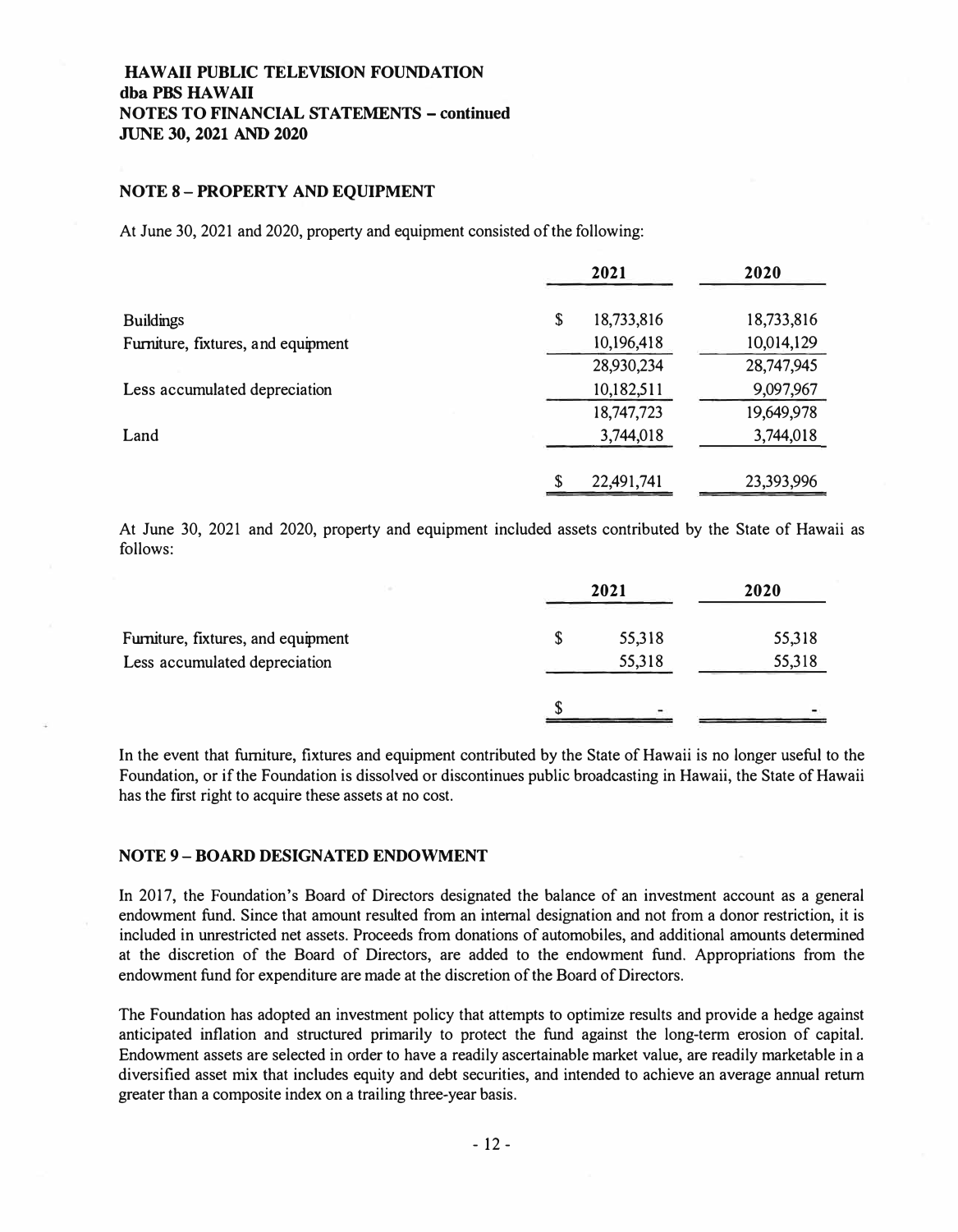### **NOTE 9-BOARD DESIGNATED ENDOWMENT-continued**

The following is a reconciliation of the changes in the endowment for the years ended June 30, 2021 and 2020:

| Balance at June 30, 2019                                | \$ | 5,145,707 |
|---------------------------------------------------------|----|-----------|
| Contributions                                           |    |           |
| Investment income                                       |    | 317,462   |
| Net realized and unrealized appreciation (depreciation) |    | 135,260   |
| Investment fees                                         |    | 29,922    |
| Appropriation for expenditure                           |    | (21, 823) |
| Balance at June 30, 2020                                | S  | 5,606,528 |
| Contributions                                           |    | 42,671    |
| Investment income                                       |    | 110,387   |
| Net realized and unrealized appreciation (depreciation) |    | 1,184,102 |
| Investment fees                                         |    | (24, 923) |
| Appropriation for expenditure                           |    | (992,685) |
| Balance at June 30, 2021                                |    | 5,926,080 |

#### **NOTE 10 - NOTE PAYABLE**

At June 30, 2021 and 2020, note payable consisted of loan proceeds received under the Paycheck Protection Program (PPP). Established as part of the Coronavirus Aid, Relief and Economic Security Act (CARES Act), the PPP provides for loans to qualifying organizations for amounts up to 2.5 times the organization's average monthly payroll expenses. Loans and accrued interest are forgivable as long as the borrower uses the loan proceeds for eligible purposes. These purposes include payroll and related benefits, rent, and utilities. The amount of loan forgiveness will be reduced if the borrower terminates employees or reduces salaries during the forgiveness period.

Subsequent to June 30, 2021, the loan was forgiven.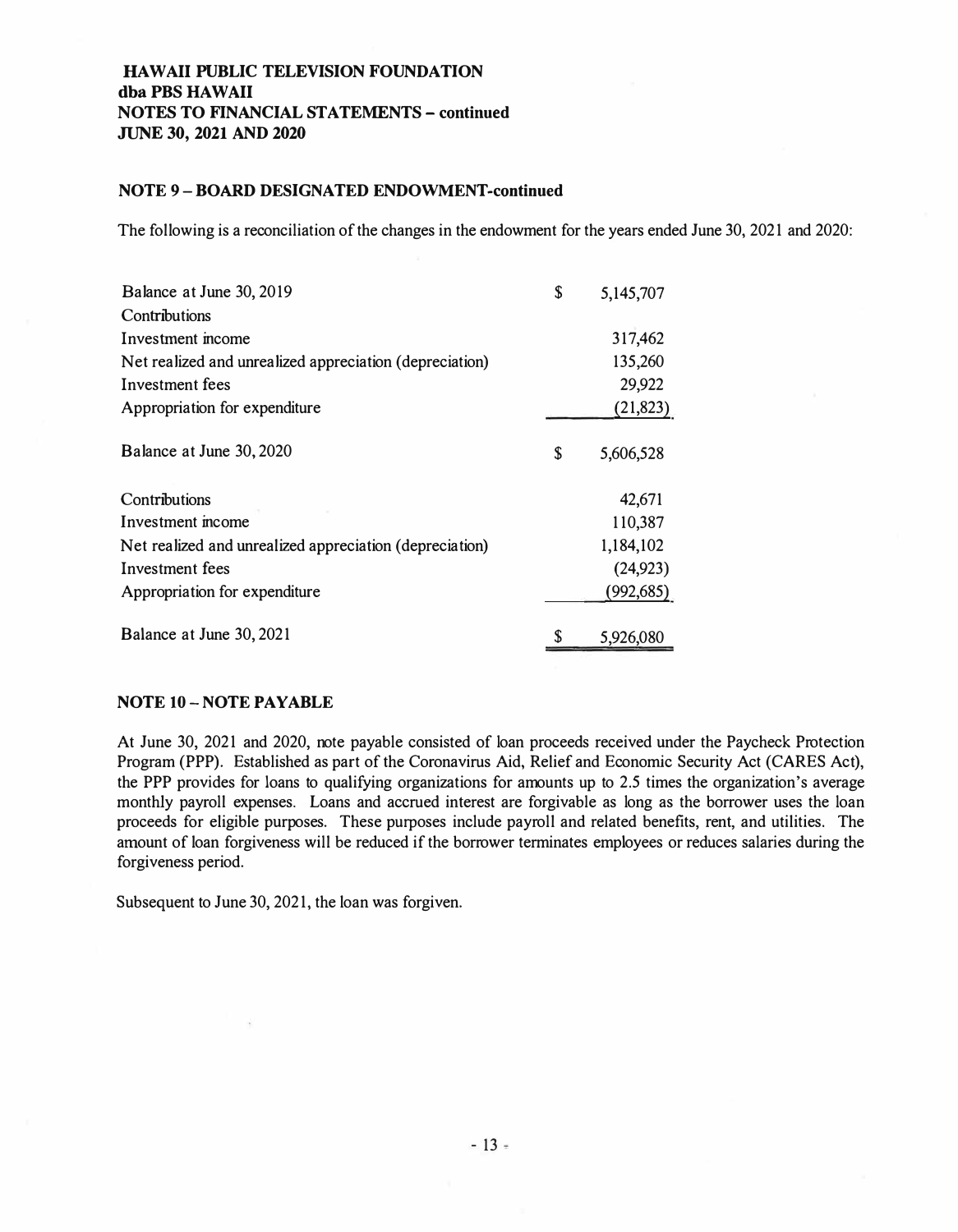# **HAWAII PUBLIC TELEVISION FOUNDATION**  dba PBS HAWAII **NOTES TO FINANCIAL STATEMENTS - continued JUNE 30, 2021 AND 2020**

### **NOTE 11 - LIQUIDITY AND A VAll,ABil,ITY OF FINANCIAL ASSETS**

The following reflects the Foundation's financial assets available within one year of the balance sheet date for general expenditures. The assets have been reduced by amounts not available for general use because of donorimposed restrictions. Amounts available include Board-approved appropriations from the endowment fund for the following year as well as donor-restricted amounts that are available for expenditure in the following year.

|                                                     |    | 2021        | 2020        |
|-----------------------------------------------------|----|-------------|-------------|
| Cash and cash equivalents                           | \$ | 15,677,451  | 12,835,434  |
| Investments in marketable securities                |    | 6,782,308   | 5,314,974   |
| Accounts receivable                                 |    | 28,294      | 7,002       |
| Contributions receivable                            |    | 2,106,459   | 2,555,569   |
| Total financial assets                              |    | 24,594,512  | 20,712,979  |
| Donor and Board imposed restrictions                |    |             |             |
| Cash and cash equivalents                           |    | (616,581)   | (651, 554)  |
| Endowment fund investments                          |    | (6,782,308) | (5,314,974) |
| Contributions to be collected in more than one year |    | (1,666,887) | (2,106,459) |
|                                                     |    | 15,528,736  | 12,639,992  |

# **NOTE 12 - RESTRICTIONS ON NET ASSETS**

At June 30, 2021 and 2020, net assets with restrictions were as follows:

|                                              | 2021 |           | 2020      |
|----------------------------------------------|------|-----------|-----------|
| For Hiki No program                          | \$   | 429,429   | 459,543   |
| For future periods/capital campaign          |      | 2,106,459 | 2,555,569 |
| For programming and services                 |      | 502,380   |           |
| For facilities maintenance                   |      | 480,000   | 360,000   |
| Beneficial interest in assets held by others |      | 100,985   | 100,985   |
| Other                                        |      | 78,115    | 109,052   |
|                                              | \$   | 3,697,368 | 3,585,149 |